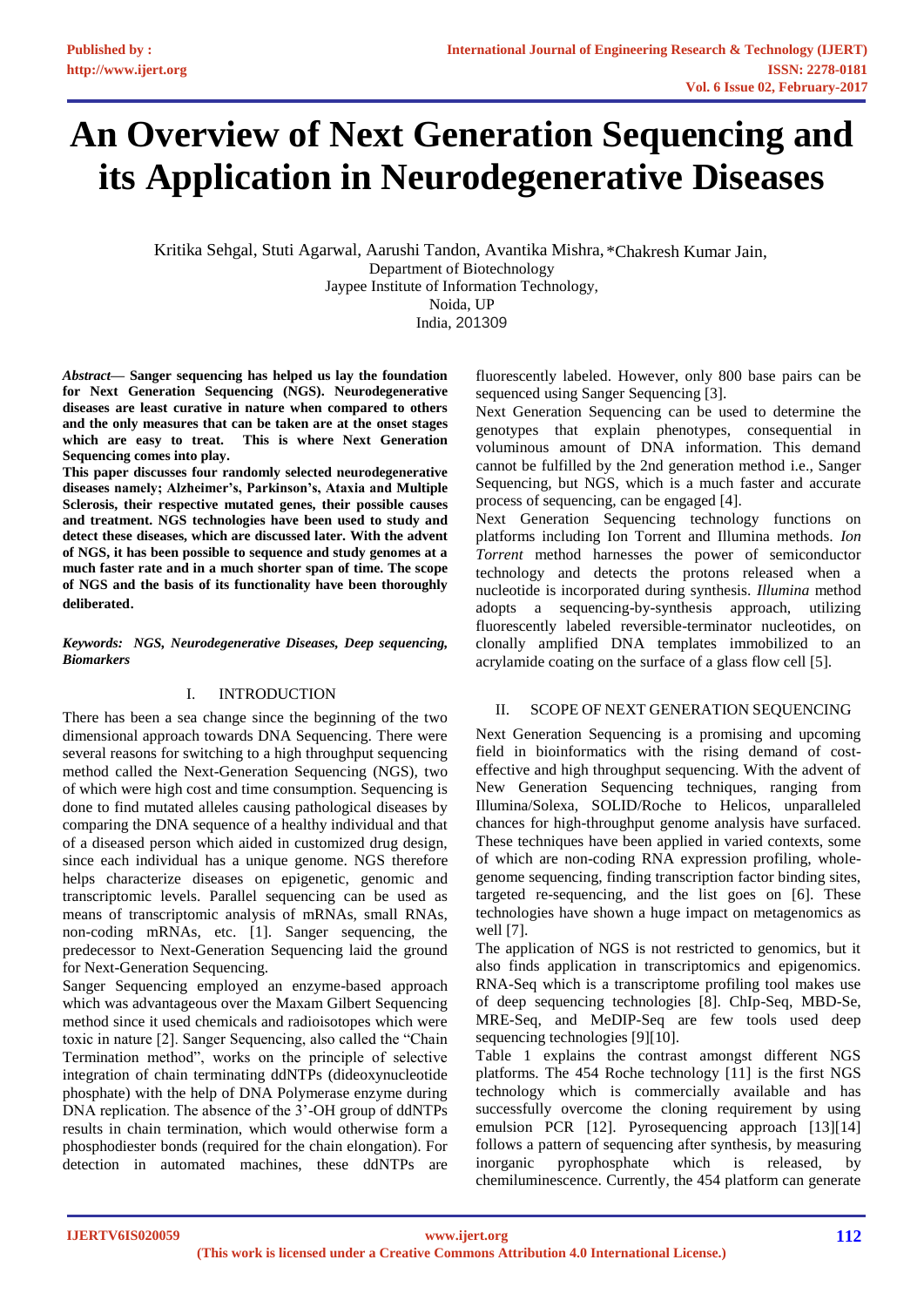80-120 Mb sequences in 200 to 300 reads in a 4 hour run. Illumina/Solexa approach [16] can amplify DNA without cloning and by attachment of single stranded DNA fragments to a solid surface. The current achievable read length is approximately 300bp [17].Though Illumina gives better results at homopolymeric fragment level sequencing than pyrosequencing, it produces shorter read lengths [18]. Since NGS has provided a cheaper high throughput, its application in many research areas has expanded. cDNA can also be sequenced rather than the whole genome (which reduces the target sequencing size). Paired end approaches are also used where a definite size is sequenced at both ends to give more information about the fragment, and can significantly improve the usage of shorter reads for de novo sequence assembly and rearranged genomic segments [19]**.** Table 1 below compares various NGS platforms:

| Technology         | Principle                     | Analysis<br>time | Average<br>length<br>read | Throughput<br>(Mb/hr) |
|--------------------|-------------------------------|------------------|---------------------------|-----------------------|
| Roche<br>titanium  | Pyrosequencing                | 4 hours          | $300-$<br>500bp           | $20-30$               |
| Illumina<br>MiSeq  | Bridge<br>amplification       | 27hours          | Upto<br>150bp             | 20                    |
| <b>Ion Torrent</b> | Incorporation<br>of $H^+$ ion | 2 hours          | 200bp                     | 320                   |

Table 1- Comparison between various NGS platforms [15]

### III. NEURODEGENERATIVE DISEASES

Neurodegenerative Diseases distress both the central nervous system and the Peripheral Nervous System. It is a broad term, comprising of a number of conditions related to gradual loss of neurons and synapses in the Nervous System. Neurons are the fundamental unit of the nervous system. Unlike other cells in the body, they don't get replaced in the brain, neither do they reproduce; instead they age over time and ultimately die [24].

All these diseases are related to each other on the sub-cellular level and hence are correlated. They are incurable as of now, but with time, NGS technologies and their application in disease-diagnostic may be employed with the development of computational, experimental and technical platforms. Death of nerve cells cause dementia or ataxia. Suppression of basal atrophy in neural cells is responsible for neurodegenerative diseases [20].There can be a variety of conditions that lead to dementia or ataxia- including death of nerve cells, imbalanced defense mechanism of antioxidants, overproduction of free radicals from environment, genetic factors, oxidative stress, etc. Noxiousness of free radicals underwrites to protein and DNA injury, tissue damage, inflammation, leading to cellular apoptosis [21]. Neurodegeneration can be originated at many different stages of neuronal circuitry oscillating from molecular to systemic levels. Several neurodegenerative diseases were classified as proteopathies as they were associated with aggregation of misfolded proteins [22].

Symptoms included disruption in emotional, cognitive and social behaviour, apathy, anxiety, euphoric mood, dysphoric

mood and disinhibition [23].Table 2 states the etiology of various neurodegenerative diseases.

Brain diseases have emerged as the leading contributors to global disease liability; for example, according to the (2004) WHO survey , the US National Institute of Mental Health (NIMH) approximates that about 1 in 4 American adults undergo mental disorders, with nearly 6% suffering serious infirmities as a result [24].Cognitive disturbance (dementia) involves the degeneration of cerebral cortex, e.g. Alzheimer's disease and Pick Disease. Movement diseases include degeneration of motor neurons, cerebellum and connecting tracts such as substantia nigra, basal ganglia (Parkinson's and progressive supranuclear palsy) and multiple system atrophy [25]. With the increasing toll of neurodegenerative diseases on life, it is important to work out on techniques and methodologies to cure the same. The first and foremost step is the detection of causative agents which is done by using Next Generation Sequencing (NGS). As research advances, many similarities show that these ailments relate to one another on a sub-cellular level. Ascertaining these similarities offers scope for therapeutic advances that could improve many diseases diagnostics instantaneously [26]. Table 2 explains origin and causes of neurodegenerative diseases.

| Condition                              | Result                        |
|----------------------------------------|-------------------------------|
|                                        |                               |
| Protein misfolding and/or defective    | Disruption of cellular/axonal |
|                                        |                               |
| degradation                            | transport                     |
|                                        |                               |
| Oxidative stress and formation of free | Actions and mutations of      |
| radicals                               | molecular chaperones          |
|                                        |                               |
|                                        |                               |
| Mitochondrial dysfunctions             | Dysfunction of neurotrophins  |
|                                        |                               |
|                                        |                               |
| Fragmentation of neuronal Golgi        | Neuro-immune processes        |
| apparatus                              | Source                        |
|                                        |                               |
|                                        |                               |

Table 2- Etiology of neurodegenerative disease [27]

#### *1. Alzheimer's disease*

Alzheimer's is a widespread functional disease of the human nervous system. There are alot of theories suggesting the cause of Alzheimer's disease (AD). It is predicted that AD might affect as many as 1 in 85 people globally by 2050 [28]. A few of them suggest that aluminum accumulation or abnormal protein formation may be the causative agents, while others draw their conclusion from studies suggesting imbalances in brain function and others are based on reports similar to that of other infectious diseases [29].AD is caused by a variety of factors including environmental and genetic factors, age being the most common [30]. Risk factors include smoking, hypertension, depression, heart disease, arthritis and diabetes [31][32]. Additionally, exercise [33] and Mediterranean diet [34][35] can also prevent the onset of AD.

The pathophysiological process of AD begins well in advance to the diagnosis of dementia. Majority of AD patients do not show any symptoms in pre-clinical stages of pathological processes (estimated to be approximately 17 years) [36].Therefore, early diagnosis is essential for therapeutic treatment or administration of disease modifying drugs [37].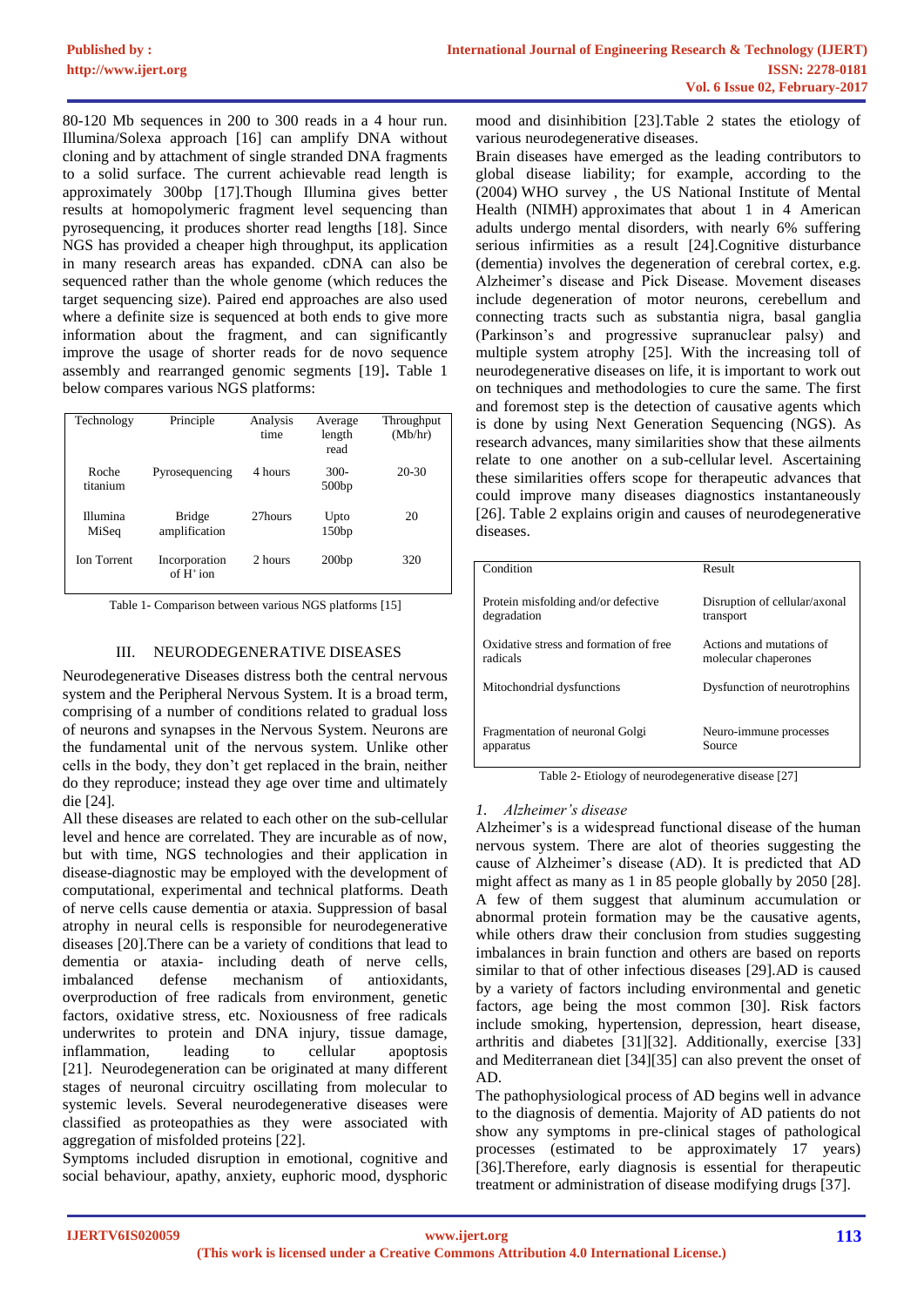## *1.1 NGS using biomarkers*

Owing to Genome-Wide Association Studies (GWAS) done for various neurological diseases, many genes related to these diseases have been discovered. It provides information about the various genetic causes that lead to common diseases. Recent development in two main fields of GWAS and NGS technology, have helped in understanding the genetic causes of these diseases [36]. For rare Mendelian diseases, NGS can detect presence of novel genes that have mutations responsible for the phenotype. Scattered diseases are susceptible to GWAS, whereas those which can be traced on a family tree signifying Mendelian disease are better analyzed by NGS-based studies [38].Hence, with the development of NGS, whole-exome sequencing (WES), and whole –genome sequencing (WGS), have become quicker and cheaper over the past few years [39].It has been realized that genetic factors play a crucial role in development of AD [40]. Mutations in genes like APP, PSEN1 and PSEN2 are inherited in accordance with Mendel's laws and directly cause early-onset AD (EOAD). However, many EOAD cases have shown that genetic factors except those mentioned above are responsible for pathogenesis of EOAD. In past few years, NGS is being widely used to discover such factors in small families which have unsolved EOAD. Advancement in NGS has helped in overcoming the drawbacks of GWAS and has substantially supported the hypothesis suggesting that rare variation can explain few of the genetic heritability in AD [41].

AD can be detected clinically by the presence of tangles and plaques which are insoluble and composed of beta-amyloid (Aß), formed by sequential amyloid precursor protein proteolysis and hyperphosphorylated Tau proteins [42]. Use of markers like Aß and tau diagnostic tools is under investigation for a long time now [43][44]. Persistent efforts have been made to develop molecular markers for diagnostic purposes that are easily accessible, have high specificity and are cheap [45].

## *1.2 Deep sequencing based on miRNA profiling*

Many biomarker targets are currently employed for AD diagnosis. Micro-RNAs (miRNA) are a class of non-coding RNAs of approximately 22 nucleotides in length, and regulate post-translational transcription. Expression profiling of miRNA level have come across as a new class of substantial biomarkers that are currently being examined for the diagnosis of various diseases [46].The mature miRNA is incorporated into RNA-induced-silencing complex (RISC), which binds to complementary sites in 3'UTR (untranslated region) of mRNA targets hence down-regulating gene expression [47]. They can be secreted into biological fluids and profiling can be done using few methods like quantitative real-time PCR (qRT-PCR), microarrays, and recently developed deep sequencing technologies [48]. The highest expression of tissue specific miRNA in found in the brain [49]. A number of deregulated miRNA have been discovered to be related to AD, some of them being miR-9, miR-20a, and miR-13 [50]. Despite the high RNase activity, miRNAs are generally protected from degradation due to their binding with RNA binding proteins, e.g. Lipoproteins [51]. In AD, miRNAs can possibly transport through blood-brain barrier (BBB) through thinning and perforations in vascular membrane [52]. Also,

micro vesicles and exosomes can play an important role as carriers of miRNA across BBB, hence facilitating interaction between brain and distant organs through biological fluids [53]. The cellular components of blood provide abundant source of RNA species used for biomarker analysis. Most abundantly found in white blood cells (WBCs), miRNA analysis may provide an insight to the indirect causes of neurodegeneration or pathogenesis of sporadic AD [54]. Generally analysis of plasma and serum is performed to detect miRNA profiles specific to a disease. However, in AD, a very few patients have miRNA biomarkers profiles. In tested patients, a down regulation of brain-enriched miRNAs was seen [55]. MiRNA detection in blood has been seen as advantageous for early diagnosis; however differential miRNA expression may not accurately represent deregulation in neuronal tissues related to neurodegenerative disease. CSF is a better source for diagnostic purposes of CNS (central nervous system) [56]. Studies involving CSF have mostly been a combination of miRNA microarrays [57], multiplex miRNA qPCR approach or target candidate miRNA approach [58].

| Sequencing                                | Alignment                 | Expression<br>Profiling                        | Final Identification                    |
|-------------------------------------------|---------------------------|------------------------------------------------|-----------------------------------------|
| Sample isolation<br>from AD patient       | Filtering the<br>sequence | Ouantification<br>of expression<br>value       | Expression testing                      |
| Isolation of<br>miRNA                     | Sequence<br>mapping       | Normalisation                                  | Cross-check with<br>sample              |
| Preparation of<br>sample for<br>profiling |                           | miRNA<br>expression                            | Study of identified<br>miRNA            |
| Library<br>preparation                    |                           | Identification<br>of<br>dysfunctional<br>miRNA | miRNA analysis<br>related to<br>disease |
| Screening of<br>target miRNA              |                           |                                                | Identification of<br>biomarker          |
| Sequencing of<br>selected miRNA           |                           |                                                |                                         |

In order to implement miRNA deep sequencing in clinical practices, a standard order needs to be defined as in Table 3 [59] normally workflow involves:

#### Table 3- Steps in miRNA deep sequencing [59]

Various tools and scripts such as Perl are available for processing huge amounts of data by a streamlined work-flow. [57]The technique involves collection of sample from the patient followed by miRNA profiling and library preparation. Identified disease causing agents *i.e*, miRNA are then sequenced [59].

## *2. Parkinson's Disease*

Parkinson's disease is among the most common diseases prevailing amongst the elder and middle-aged population. It is a movement disorder marked by degeneration of neurons in areas of basal ganglia and deficiency of dopamine (neurotransmitter), the cause of which remains unknown. It can be categorized into primary or secondary level.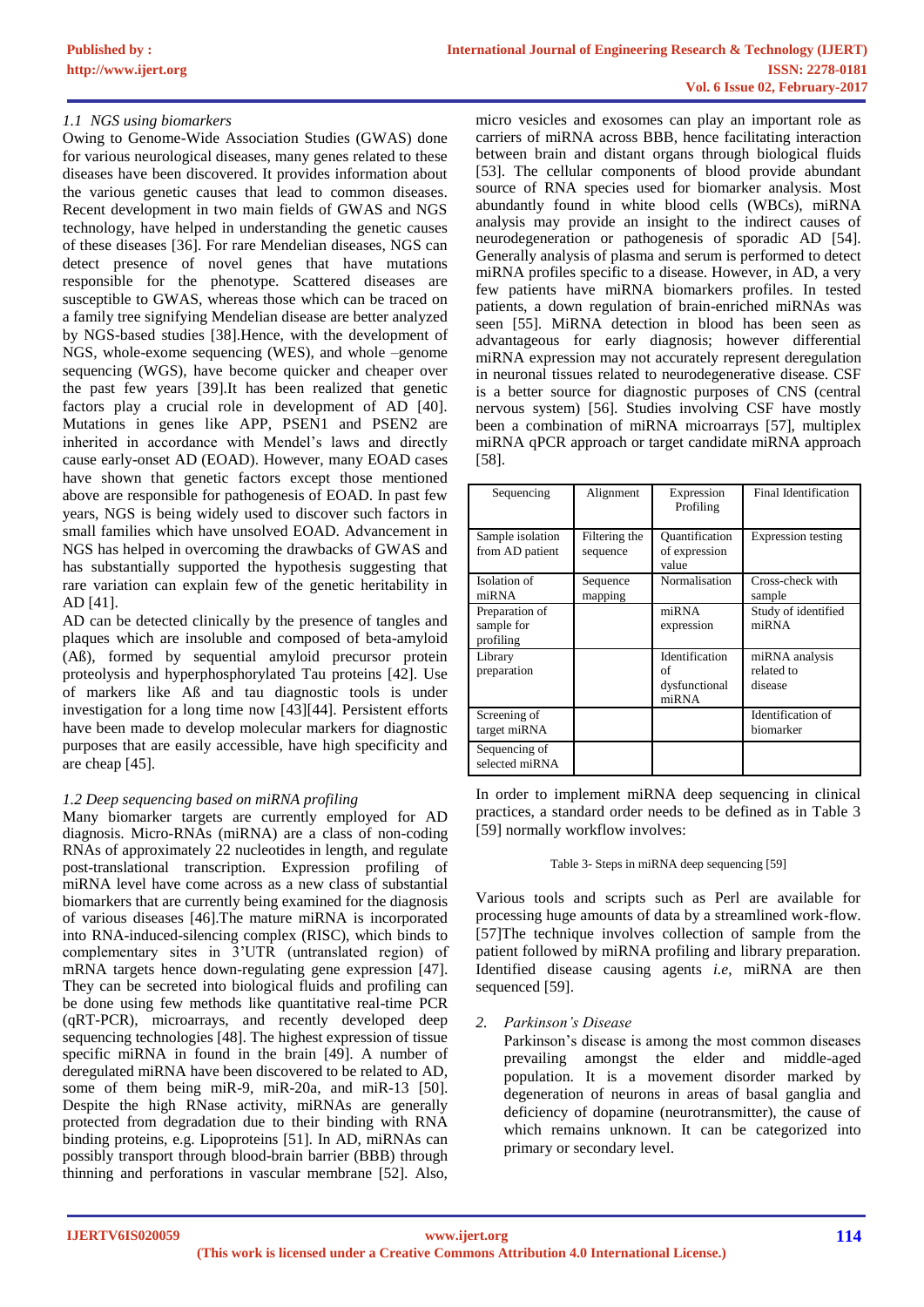Primary Parkinson may be genetic or idiopathic while secondary Parkinson is mainly caused due to toxins. Accumulation of levy bodies in neurons of the mid-brain hampers dopamine-production causing the disease. Causes can be demarcated clinically and etiologically, including idiopathic paralysis agitan, encephalitis, cerebral atrophy or tumor, severe cerebral trauma, neurosyphilis ,carbon monoxide and manganese poisoning [60].Major cell death takes place in substantia nigra of the brain, especially the ventral part of pars compacta. Disruption of motor, occulomotor, associative, limbic and orbitofrontal take place lead to the disease.Mostly, Parkinson's disease is classified as a movement disease but it may show symptoms of sensory defects, sleep problems or cognitive difficulties as well. Major difficulty lies in recalling of learned information. Mutation in genes causes  $\alpha$ -synuclein (SNCA) proteins to misfold [61]. Aggregation of SNCA causes communication loss between neurons leading to their gradual death [62][63]. MicroRNAs have been identified as regulators for development of pathological state of Parkinson's disease with their validation through NGS in process [64]. Mutations in some genes have found to be conclusive which cause Parkinson's disease. These genes code for  $\alpha$ -synuclein (SNCA), parkin (PRKN), leucine-rich repeat kinase2, PTENinduced putative kinase1 or PINK, ATP13A2 and DJ1[65]. In case of Sporadic Parkinson's disease, SNCA and LRRK1 have been identified as risk factors. GWAS i.e. Genome Wide Association Studies are being explored extensively to categorize mutant alleles which give test positive for the disease [66].Parkinson's disease has increased the universal mortality rate by a great number and is a chief donor to the Global Burden of Diseases. The number of new cases is 60,000 every year with 10,3000 deaths were reported in 2013. Currently 1% of people above 65 years of age suffer from this disease [67].Treatments for motor symptoms include medications like antiparkinson Levodopa-Carbidopa, MAO-B inhibitors and dopamine agonists (bromocriptine, pergolide, pramipexole). Cryothalamectomy help improve early symptoms [68]. Non-motor symptoms are treated by targeting autonomic, sleep and cognitive disturbances [69]. Surgery including deep brain surgery and ablative procedures become inevitable at advanced stage. The disease can be diagnosed by a neurological exam or by medical history. However, no lab tests are available which clearly identifies the disease.

During an experiment conducted with the help of Next Generation Sequencing (NGS), genes were studied and novel and annotated variants were discovered in 237 unrelated Chinese patients. The over or under expression of these genes was responsible for Parkinson's disease. Target gene capture technology was used for the detection of rare variants .48 genes were enriched with Hi-Sequence-2000 producing high quality reads. Target Capture Region was 56.35% out of which 94% of yielded clean reads were mapped to reference genome. Four novel and six annotated non-synonymous Single Nucleotide Polymorphisms (SNPs) were found and validated using Sanger Sequencing. The aim of the experiment was to discover new mutations in genes using NGS by scanning of the entire genome which caused the disease [70].

*3. Ataxia Disease*

Ataxia Disease is the abnormality of the parts of nervous system (such as cerebellum) that are responsible for the coordination of other body parts. Causes for ataxia may be focal lesions, exogenous substances (such as antiepileptic drugs, ketamine and dextromethorphan), radiation poisoning, vitamin B12 deficiency and hyperthyroidism. Ataxia can be broadly classified as Cerebellar ataxia, Sensory ataxia and Vestibular ataxia [71][72]. When studied about the Alsace region in France, where mean age for the onset of a disease was 17 years, reported a pervasiveness rate of autosomal recessive cerebellar ataxia was found to be 5.3 in 1 lakh during 2002 to 2008 [73]. When studied from a Portugal report a pervasiveness of hereditary cerebellar ataxia was 4.4 in 100,000 made up of a conjecture recessive pattern of inheritance. Autosomal dominant pattern of inheritance was 0.8, congenital was 0.4 in 1 lakh and mitochondrial was 0.8[74]. Friedreich ataxia although remained the most trivial diagnosis of advancing hereditary ataxia, with a pervasiveness of 2-4 in 1 lakh in Caucasians [75][76].When studied in Sweden,the coarse pervasiveness rate of ataxic cerebral palsy was 10.9 in 1 lakh live births[77].The pervasiveness of nonprogressive ataxia as a result from prenatal events, after eliminating patients with spasticity, was 13 in 1,00,000 in 6-22 year-old patients during 1971 to 1986 [78].

The development of Next-Generation Clinical Exome Sequencing (CES) has made it possible to perform genetic diagnosis for ataxia patients as part of a detailed clinical workup[79][80].This is a potential tool adding effectiveness to the physician's armory because, number of rare genes related to ataxia, over and extensive use of low-yield single-gene and genetic panel testing serves a convincing cost to patient's health care[81].The predictable widespread benefits of CES have already provoked recommendations for its incorporation as part of routine clinical algorithms[82][83].Although CES is less expensive than performing traditional Sanger Sequencing for multiple single genes, there is finite data to support the comprehensive use of this testing as part to examine the patients with cerebellar ataxia. Of the 16 cases taken in a study with pathogenic variants of ataxia, most of them presented sporadically (69%, 11 of 16) and early-onset cases (63%, 10 of 16)[84]. 14 cases had autosomal recessive inheritance while 2 displayed autosomal dominant inheritance. Two recessive genes were found in more than one person namely, SYNE1 and SPG7. It was also observed that 16 another variants that were novel across 13 disease genes, gave a clear illustration of the advantages of CES in patients with heterogeneous phenotypes [85].

*4. Multiple Sclerosis Disease*

Multiple Sclerosis (MS) is a chronic inflammatory disease of the Central Nervous System (CNS) which has demyelinating lesions which are inflammatory [98]. It is assumed that MS affects the white matter primarily but it affects the grey matter as well. Genome wide association studies (GWAS) is used for studying the human genome.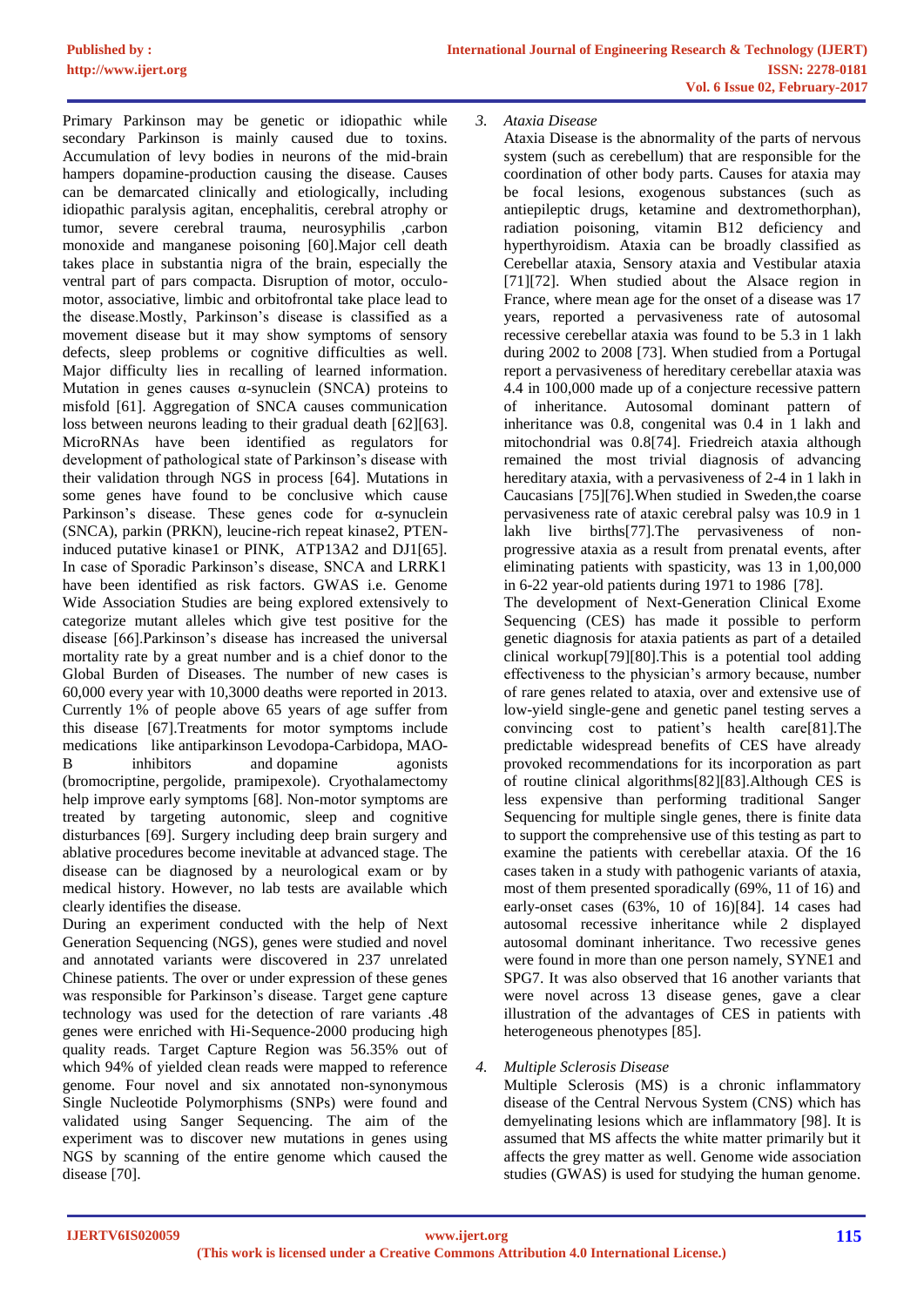In recent reports, GWAS was shown to have associations with single locus with the help of pathway and network based analysis. GWAS works on a simple 'one SNP at a time' approach, thus reducing the complexity of the complex diseases that occur commonly [99]. The genetic susceptibility variants of these complex diseases can be detected by GWAS. An association of MS has also been seen with the with human leukocyte antigen (HLA) of the CNS. TKY2 gene is a functional variant which has proved to be protective of MS which is located on the chromosome 19p13 and encodes for a proline to alanine substitution in exon 21[100] [101] [102]. Magnetic Resonance Imaging is the conventional method used for diagnosing MS [103][104]. An experiment was conducted for -in vivo detection of cortical lesions using MRI at 3 Tesla. Basically, the impact of high magnetic field strength was to be investigated on the detection of rate of cortical lesions in MS by using a double inversion recovery (DIR) pulse sequence. The conventional MRI is always done at 1.5 Tesla but here DIR was now being used at Tesla. Another experiment was conducted, where the highest density of CD3- positive T cells were found in MS white matter lesions and the lowest number were detected in intracortical demyelinated lesions. This was equal to the lymphocyte density in non-demyelinated cerebral cortex within the same tissue block or cerebral cortex in control brains [105]. There were also some focal lesions with higher signal intensity such as intracortical lesions and mixed white and grey matters [106]. These intracortical lesions did not involve white matter but were purely in the cortex, whereas, the white matter-grey matter lesions were the ones located in the white matter as well as in the cortical grey matter. However, there was a problem with the conventional MRI technique earlier in the detection of cortical lesions because of the low sensitivity of it in grey matter manifestations. DIR sequences not only suppress CSF (cerebrospinal fluid) but also suppress the white matter, thus increasing the detectability of cortical lesions in MS significantly. The conclusion of the above experiment was that DIR brain MRI at 3 Tesla improves the sensitivity of the detection of cortical lesions compared to 1.5 Tesla [107][108].

These experiments became possible because of the use of Next Generation Sequencing which helped the scientists and researchers to find out the sequences in a much shorter time as compared to earlier. MS is said to be an autoimmune disease of the CNS mediated by T-cell which is responsible for a myelin antigen [109]. It is also found that MS is a two staged disease; one is the inflammatory phase and the other is the neurodegenerative phase. For better understanding of these phases specific therapeutic targets were developed [110]. MS usually begins at the onset of early maturity with an autoimmune inflammation response against components of the myelin sheath. And hence, it needs to be diagnosed as early as possible and next generation sequence is a step closer to such a diagnosis [111].

Multiple Sclerosis often has certain side effects apart from the symptoms of the disease itself such as fatigue

and depression which affected the patients directly and indirectly mentally as well as physically[112][113]. The assessment and evaluation of neurodegenerative diseases have been detailed in table 4.

| Disease          | Genes               | Symptoms              | People      |
|------------------|---------------------|-----------------------|-------------|
|                  |                     |                       | affeted     |
| Alzheimer's      | FAD, apolipoprotein | Difficulty to retain  | 46.8        |
|                  | E (APOE), two       | information.          | million by  |
|                  | presenilin (PSEN-1) | apathy and exhausti   | 2015        |
|                  | and PSEN-2)         | on, sun downing.      |             |
| Parkinson's      | PINK1 (PARK6)       | Resting tremor,       | $7-10$      |
|                  |                     | Bradykinesia,         | million by  |
|                  |                     | Postural instability, | 2015        |
|                  |                     | Micrographic.         |             |
| Ataxia           | FXN, ATM, Abcb7     | Impaired limb         |             |
|                  |                     | coordination.         |             |
|                  |                     | Cognitive and Mood    |             |
|                  |                     | Problems, Fine        |             |
|                  |                     | motor incardination.  |             |
| Multiple         | IL7R, IL2R, CLEC1   | Tingling, numbness,   | 2.5 million |
| <b>Sclerosis</b> | 6A, CD226, TKY2     | blurred               | by 2015     |
|                  |                     | vision, muscle        |             |
|                  |                     | stiffness.            |             |

Table 4- Assessment of various diseases [114] [115] [116].

## IV. COMPUTATIONAL TOOLS

A variety of tools and pipelines are available for different applications and analysis, for eg: Cufflinks, Bowtie, FastQC, StringTie, etc. However, there is no optimal tool for which RNA-seq can be applied. For instance, sequence genome quantification has to be achieved by assembling the reads into contigs followed by mapping them on the transcriptome for organisms not having genome information in databases. On the contrary, for organisms having genome sequence available in databases, transcripts can be identified by simply mapping reads from RNA-seq on the genome. [117]

Different tools are required at different steps in RNA-seq including obtaining raw data, quantification and read alignment.

FastOC[118] is tool performed on Illumina Platform, whereas NGSOC[119] is another tool which can be performed to any platform. Both these tools perform the same function of analysis of GC content, Sequence quality, sequencing errors in duplicated reads, presence of adaptors, PCR contamination etc.

dbOrtho is a useful tool for orthologous comparisions. This tool is used for ortholog conversion of identifier from one species to identifier in different species. Identifier sequence types can be varied in input and output sequences.[120]

FASTX-Toolkit and Trimmomatic are software tools involved in discarding low-quality reads and poor quality bases and also in trimming adaptor sequences. In general, mappability of the bases should be improved by removing bases which are too low in reads as the read quality deteriorated towards the 3' end of the reads.

Cufflinks[121][122] is another tool which estimates gene length in samples where gene length between samples cannot be ignored. It is also known for estimating transcript expression from mapping to the genome. It also uses GTF information which is very important in identifying expressed transcripts or it can also infer transcripts de novo from the mapping data alone as well.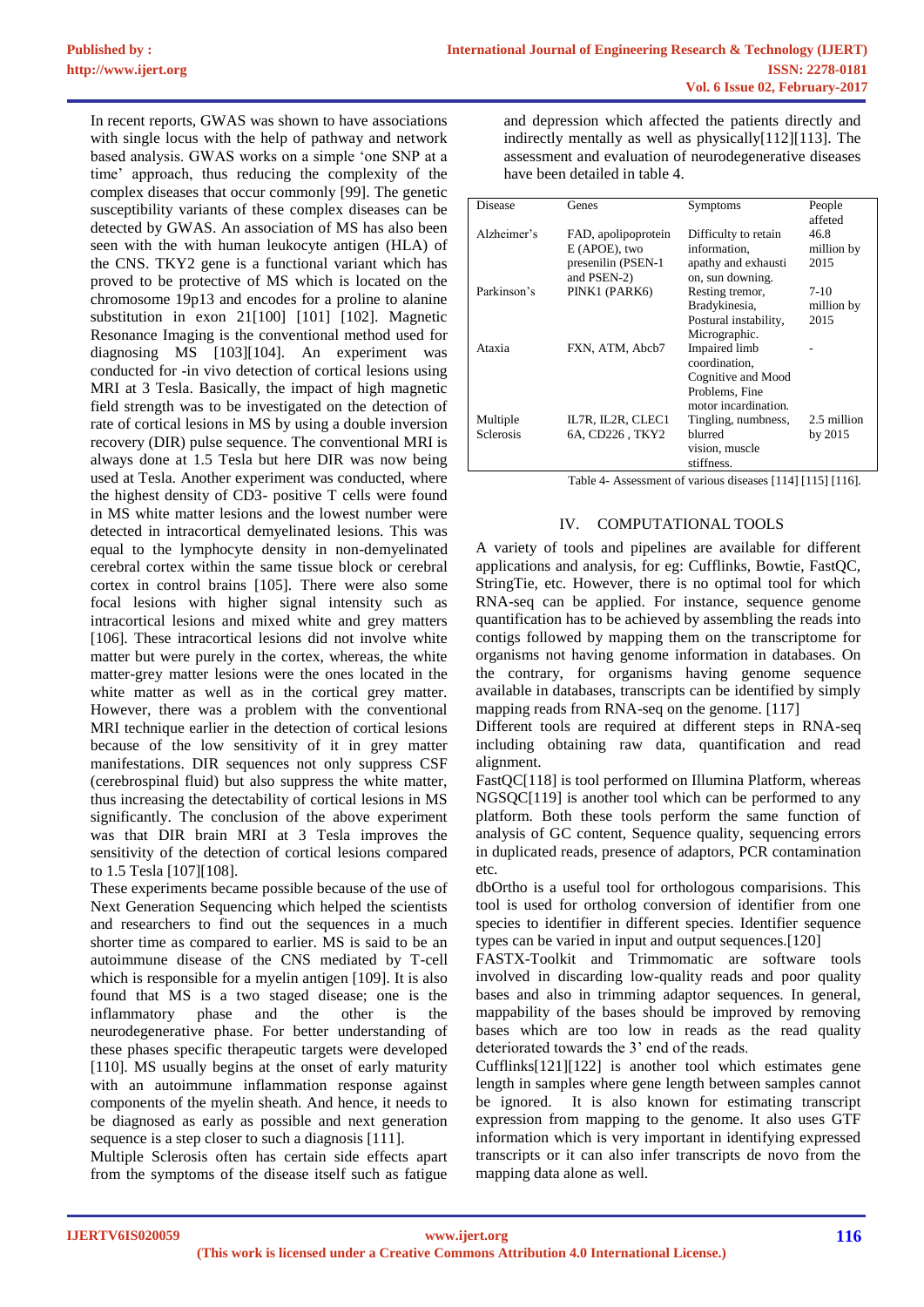TopHat use an expectation-maximization approach to estimate transcript abundances. However, this approach is accountable for biases like non-uniform read distribution along gene length. MiRscan is based on RNAfold formed from hairpin structures and can search for conserved sequences present in intragenic regions . After sequence identification, it compares the output to known miRNA attributes [123]. Multi-mapping reads among transcript and also the output can be allocated within the sample normalized values corrected for sequencing biases. This is achieved by certain algorithm tools such as RSEM(RNA-Seq by Expectation Maximization)[124], eXpress[125], Sailfish[126], and kallisto[127]. We also need tools for estimating transcription estimation and NURD[128] does this from SE reads with a low memory and computing cost. Certain predictions can be refined by estimating or testing for associations between genes, miRNAs, pathways etc or by looking upon the relatedness or non-relatedness of both the tarageted genes and the associated miRNAs. Tools such as CORNA [129], MMIA[130,131] and SePIA[132] helps in these predictions. miRTRAP is a systematic tool used for the identification purposes of specific miRNA's in a cell. This provides functional information and therapeutic insights for therapy. The tool uses mutant RISC complex allowing microRNA to just bind to its target but no further processing takes place [133].

| Step                    | Tool                                                                 | Function                                                                    | Algorithm/Program                                                                                                                                                                          |
|-------------------------|----------------------------------------------------------------------|-----------------------------------------------------------------------------|--------------------------------------------------------------------------------------------------------------------------------------------------------------------------------------------|
| <b>Raw Reads</b>        | NGSQC[134]                                                           | Analysis of<br>sequence<br>quality<br>GC content<br>Presence of<br>adaptors | Pearl                                                                                                                                                                                      |
| Read<br>alignment       | Picard[135]<br>RSeQC[136]<br>Qualimap[137<br>1                       | Quality<br>control in<br>mapping                                            | Java                                                                                                                                                                                       |
| Quantification          | NOISeq[134]<br>EDASeq[138]                                           | Quality<br>control of<br>count data.                                        | <b>SEECER</b> error<br>correction algorithm                                                                                                                                                |
| Genome<br>Mapping       | TopHat[123]<br>STAR[139]<br>BowTie[140]                              |                                                                             | <b>TopHat Fusion</b><br>Algorithm<br>Sequential maximum<br>mappable seed search<br>in uncompressed suffix<br>arrays followed by seed<br>clustering and stitching<br>procedure<br>Algorithm |
| Transcript<br>discovery | GRIT[144]<br>Cufflinks[145]<br>StringTie[146]<br>Montebello[14<br>71 | Identify<br>transcription<br>start and end<br>sites                         | Genetic Algorithm<br>Cuflink Algorithm<br>Network flow<br>Algorithm and de novo<br>assembly step<br>Likelihood based<br>Monte Carlo Algorithm                                              |

| De novo<br>transcription                       | SOAPdenovo-<br>Trans [148]<br>Oases $[149]$<br>Trans-<br>ABySS[150]<br>Trinity[151] | RNA-seq<br>reads can be<br>assembled de<br>novo                                                                          | <b>Short Read Assemblers</b><br>and DE-Bruijin Graph                                                                      |
|------------------------------------------------|-------------------------------------------------------------------------------------|--------------------------------------------------------------------------------------------------------------------------|---------------------------------------------------------------------------------------------------------------------------|
| Alternative<br>splicing<br>analysis            | <b>DEXseq</b><br>DSGSeq[152]                                                        | Transcrip-<br>level<br>differential<br>expression<br>analysis                                                            | Negative bionomial<br>distribution                                                                                        |
| Differential<br>gene<br>expression<br>analysis | COMBAT[14<br>11<br>ARSyN[142]<br>1431                                               | Comparing<br>and<br>normalising<br>gene<br>Expression<br>values.                                                         | <b>COMBAT Algorithm</b><br>using parametric and<br>non-parametric<br>empirical Bayes<br>framework<br>Eigentaste Algorithm |
| Functional<br>profiling with<br>RNA-seq        | Gene Set<br>Variation<br>Analysis<br>$(GSVA)$ [153]<br>SeqGSEA[154                  | Characterizati<br>on of the<br>molecular<br>functions or<br>pathways in<br>which<br>differentially<br>expressed<br>genes | <b>GSVA</b> Algorithm<br>Negative bionomial<br>distribution                                                               |

Table 4- Discussion of tools and their function, along with the step at which they are used and algorithm applied.

## *4.1 Pipelines associated with Next Generation Sequencing*

1) Mutation T@ster-This software handles sequences in FASTA, FASTQ and CSFASTA format i.e., ABI SOLiD, Roche 454 and Illumina Genome Analyzer reads. There are more efficient alignment algorithms available than BLAST, but most of them are platform-specific and fails to handle arbitrary length reads.For speeding up the alignment procedure, the reference sequence is reduced to a set of target regions and additionally reads are split into smaller chunks to parallelize the alignment step.

2) NARWHAL-This pipeline has been developed for automation of primary analysis of data obtained through Illumina sequencing. This pipeline combines a novel and flexible de-multiplexing tool with open-source aligners and provides automated quality assessment. The entire pipeline can be run using only one simple sample-sheet for diverse sequencing applications. NARWHAL creates a sampleoriented data structure and outperforms existing tools in speed. [155].

3) DSAP(deep-sequencing small RNA analysis pipeline)-This is an automated multiple-task web service designed to provide a total solution to analyzing deepsequencing small RNA datasets generated by NGS technology. The input form is in tab-delimited file, which holds the unique sequence reads generated by the Solexa sequencing platform. and their corresponding thier number of copies. [156]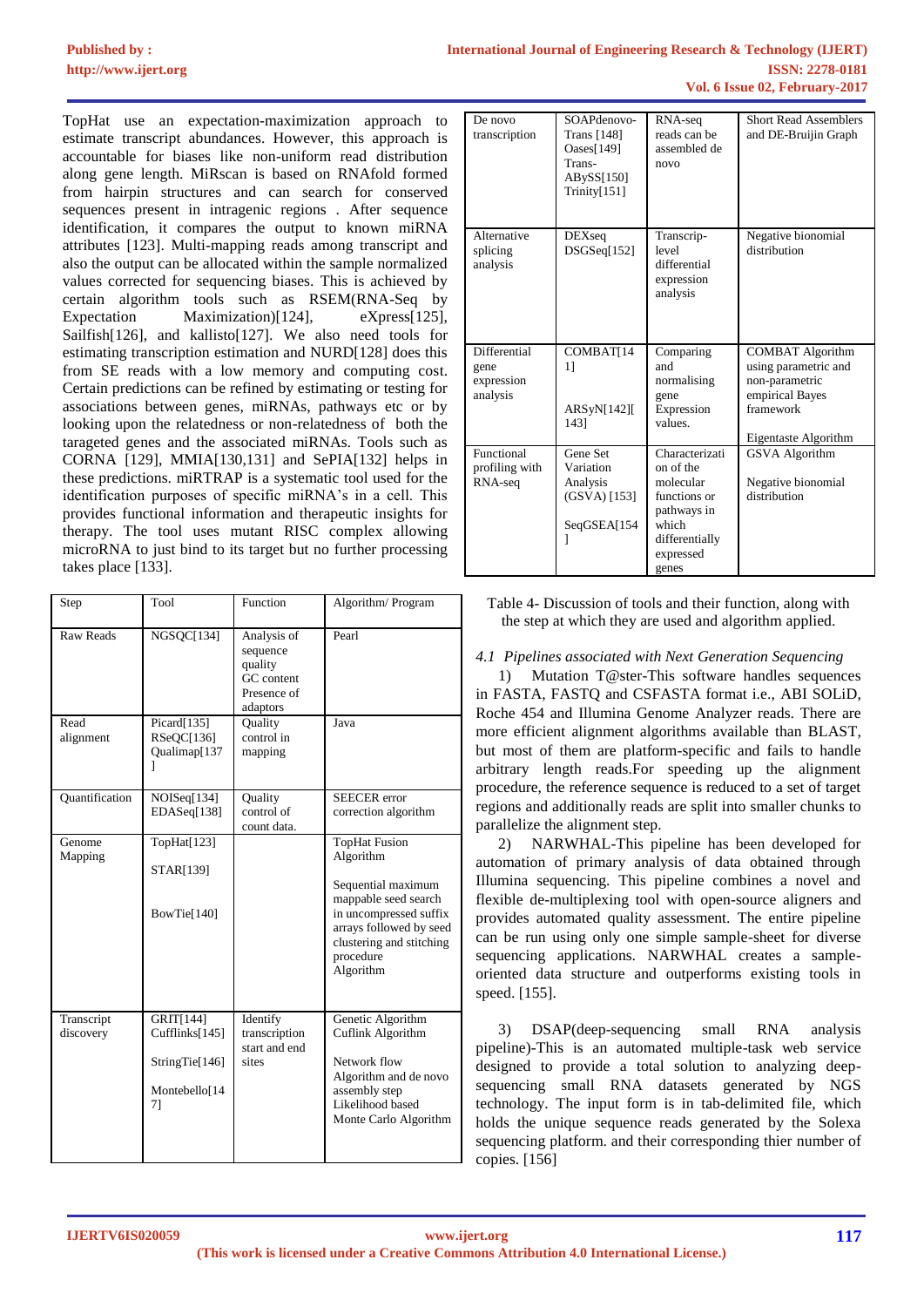4) DDBJ Read Annotation Pipeline-The public NGS reads of the DDBJ Sequence Read Archive located on the same supercomputer can be imported by inputing the accession number only. The research will be facilitated by using this proposed pipeline, by utilizing unified analytical workflows applied to the NGS data. [157]

### V. CONCLUSION:

The humongous genetic data generated by Next Generation Sequencing has made a noteworthy impression on the clinical diagnoses while parallely contributing to the discovery of molecular pathomechanisms fundamental to these diseases. In present times, Neurodegenerative diseases are increasing in their prevalence but their treatment options are still limited. With the advent of Next Generation Sequencing, there is a hope for improvement in the current techniques in order to target specific genes related to the disease, which may be under or over expressed. Study of mutations in particular genes related to various diseases like Alzheimer's (FAD, PSEN1, and PSEN), Parkinson's (PINK1-PARK6), Ataxia (FXM, ATM) and Multiple Sclerosis (IL7R, IL2R, CD226, TKY2) helps to broaden our perspective towards these least curative diseases. Being very cost effective and time saving Next Generation Sequencing have revolutionised the study of Genomics and Molecular Biology. NGS technologies function towards generation of short sequences with higher error rates. Even though the price of the instrument is low, but the overall investment for the sequencing of single genome is very high. Costs per base for sequencing are generally higher than the standard instrument and hence an overall infrastructure is still required [158]. The current technology poses inherent challenges especially in handling enormous amounts of data. However, massively parallel sequencing platforms and development in technology, have facilitated with novel hope to a certain extent. Currently, more advancement is desirable to understand and interpret the data correctly.

#### ACKNOWLEDGEMENT

We are thankful to Dr. Chakresh Kumar Jain for mentoring us and guiding us throughout the paper. We sincerely thank Department of Biotechnology, Jaypee Institute of Information Technology, NOIDA, for providing the conducive environment

#### REFERENCES

- [1] Ries-Filho, S.J., 2009, Next-generation sequencing, Breast Cancer Research, Vol 11:S12
- [2] Schuster, C.S., 2008, Next Generation Sequencing transforms today's Biology, Nature, Vol 5:pp16-18
- [3] Sanger, F., Nicklen, S., et al., 1997, DNA Sequencing with chain-termination inhibitors, Proceedings of National Academy of Sciences of the United States of America, Vol 74:pp5436-67
- [4] Mardis, R.E., 2008, Impact of Next Generation Sequencing on genetics, Cell Symposia, Vol 24:pp133-141
- [5] Quail, A.M., Smith, M., et al., 2012, A tale of three next generation sequencing platforms: comparison of Ion Torrent, Pacific Biosciences and Illumina MiSeq sequencers, BioMed Central Genomics, Vol 13:pp341
- [6] Morozova, O., Marra, M.A., 2008, Applications of nextgeneration sequencing technologies in functional genomics, Elsevier Genomics, Vol 92:pp255-264
- [7] Hall, N., 2000, Advanced sequencing technologies and their wider impact in microbiology, Journal of Experimental Biology, Vol 210:pp1518–1525
- [8] Harris, R.A., Wang, T., et al., 2010, Comparison of sequencing based methods to profile DNA methylation and identification of monoallelic epigenetic modifications. Nature Biotechnolgy, Vol 28:pp 1097–1105
- [9] Fouse, S.D., Nagarajan, R.O., et al., 2010 , Genome-scale DNA methylation analysis, Epigenomics, Vol 2:pp 105–117
- [10] Barski, A., Cuddapah, S., et al. ,2007,High-resolution profiling of histone methylations in the human genome, Cell, Vol 129: pp 823-837
- [11] Margulies, M., Egholm, M., et al., 2005, Genome sequencing in microfabricated high-density picolitre reactors, Nature, Vol 437:pp376–380
- [12] Tawfik, D.S., Griffiths, A.D., 1989, Man-made cell-like compartments for molecular evolution, Nature Biotechnology, Vol 16:pp652–656
- [13] Nyren, P., Pettersson, B., Uhlen, M., 1993, Solid phase DNA minisequencing by an enzymatic luminometric inorganic pyrophosphate detection assay, Elsevier, Vol 208:pp171–175
- [14] Ronaghi, M., et al., 1996, Real-time DNA sequencing using detection of pyrophosphate release, Elsevier, Vol 242:pp84–89
- [15] bmcgenomics.biomedcentral.com/articles/10.1186/1471-2164- 13-341
- [16] Bennett, S.T., Barnes, C., et al., 2005, Toward the 1,000 dollars human genome, Pharmacogenomics, Vol 6:pp373–382
- [17] Wold, B., Myers, R.M., 2008, Sequence census methods for functional genomics, Nature, Vol 5:pp19–21
- [18] Bentley, D.R., 2006, Whole-genome re-sequencing, Elsevier, Vol 16:pp545–552
- [19] Hall, N., Mardis, E.R., 2006, Anticipating the 1,000 dollar genome, Genome Biology, Vol 7:pp112
- [20] Uttara, B., Singh, A.V., et al., 2009, Oxidative Stress and Neurodegenerative Diseases: A Review of Upstream and Downstream Antioxidant Therapeutic Options, Current Neuropharmacology, Vol 7:pp65-74
- [21] Daar, A.S., Singer,P.A., et al., 2007, Grand challenges in chronic non-communicable diseases, Nature, Vol 450:pp494- 496
- [22] Levenson, R.W., Sturm, V.E., Haase, C.M., 2014, Emotional and behavioural symptoms in neurodegenerative disease: a model for studying the neural bases of psychopathology, Annual Review of Clinical Psychology, Vol 10:pp581-606
- [23] Hara, T., Nakamua, K., et al., 2006, Suppression of basal autophagy in neural cells causes neurodegenerative disease in mice, Nature, Vol 441:pp885-889
- [24] Chin, J.H., 2004, The Growing Global Burden of Neurologic Disease, Neurology, Vol 87:pp453
- [25] Brown, R., et al., 2005, Neurodegenerative Diseases:An Overview of Environmental Risk Factors, Environmental Health Perspectives, Vol 113:pp1250-1256
- [26] Behari, M., et al., 2001, Risk factors of Parkinson's disease in Indian patients, Elsevier, Vol 190:pp49-55
- [27] Bernal, G.M., Peterson, D.A., 2004, Neural stem cells as therapeutic agents for age-related brain repair. Aging Cell ,Vol 3(6):pp 345-351
- [28] Brookmeyer, R., et al., 2007, Forecasting the global burden of Alzheimer's disease, Elsevier, Vol 3:pp186-191 .
- [29] Querfurth, H.W., LaFerla, F.M., 2010, Alzheimer's disease, New England Journal of Medicine, Vol 362:pp329-344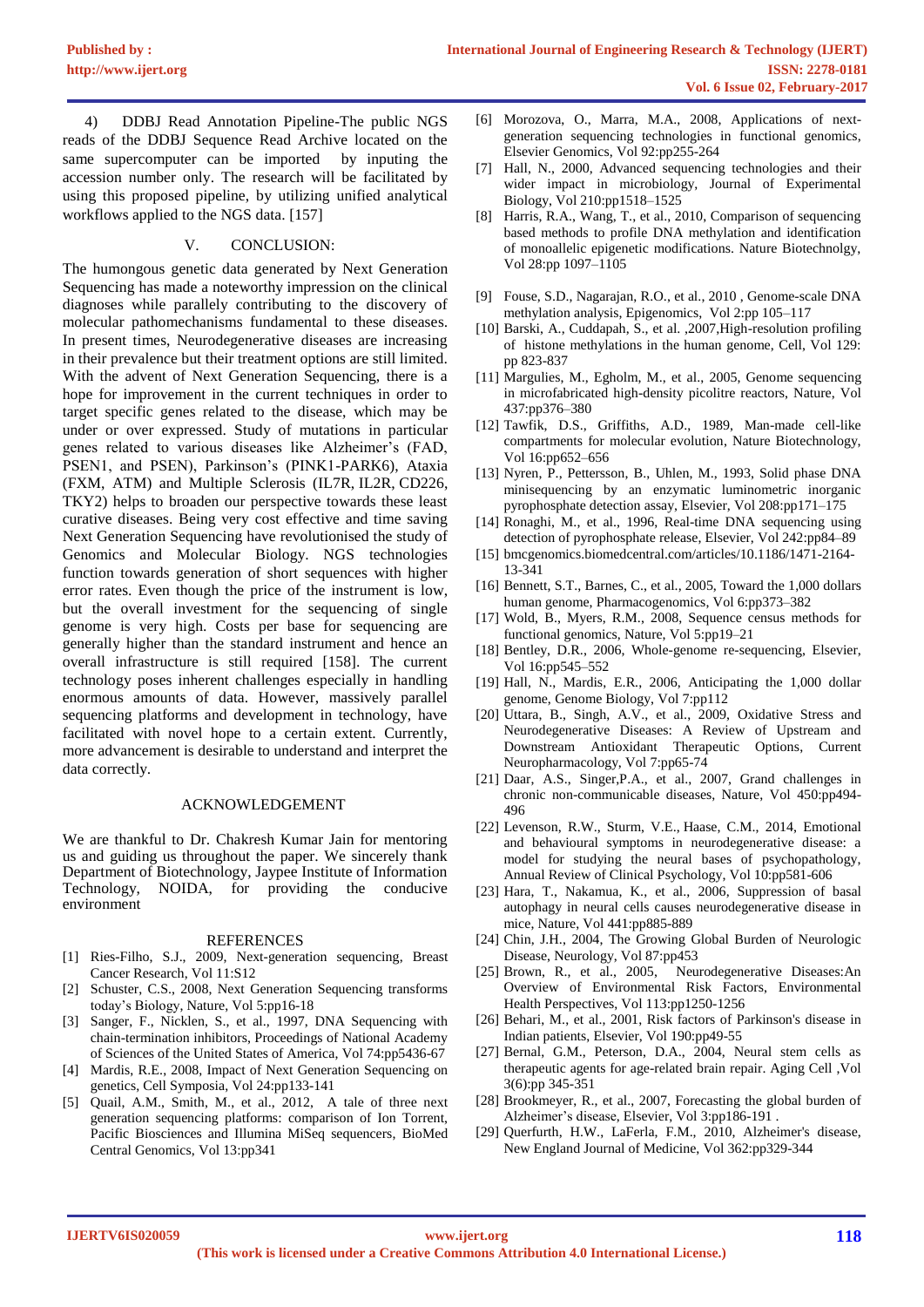- [30] Herrup, K., 2010, Reimagining Alzheimer's disease-An age based Hypothesis, The journal of Neuroscience, Vol 30:pp16755-62
- [31] Cataldo, J.K., Prochaska, J.J., Glantz, S.A., 2010, Cigarette smoking is a risk factor for Alzheimer's Disease: an analysis controlling for tobacco industry affiliation, Journal of Alzheimers Disease, Vol 19:pp465-480
- [32] Lindsay, J., Laurin, D., et al., 2002, Risk factors for Alzheimer's disease: A prospective analysis from the Canadian Study of Health and Aging, American Journal of Epidemiology, Vol 156:pp445-453
- [33] Podewils, L.J., Guallar, E., et al., 2005, Physical activity, APOE genotype, and dementia risk: Findings from the Cardiovascular Health Cognition Study, American Journal of Epidemiology, Vol 161:pp639-651
- [34] Scarmeas, N., Stern, Y., et al., 2006, Mediterranean diet, Alzheimer disease, and vascular mediation, Arch Neurology, Vol 63:pp1709-1717
- [35] Patterson, C., Fegihtner, J., et al., 2007, General risk factors for dementia: a systematic evidence review, Elsevier, Vol 3:pp341- 347
- [36] Villemagne,V., Bumham, S., et al., 2013, Amyloid β deposition neuro degeneration and cognitive decline in sporadic Alzheimer's disease: A prospective cohort study, The Lancet Neurology, Vol 12:pp357–367
- [37] Brookmeyer, R., Gray, S., Kawas, C., 1998, Projections of Alzheimer's disease in the United States and the public health impact of delaying disease onset, American Journal of Public Health, Vol 88:pp1337-1342
- [38] Simón-Sánchez, J., Singleton, A., 2008, Genome-wide association studies in neurological diseases, Lancet Neurology, Vol 7[1]:pp1067-72
- [39] Jiang, T., Tan, S.M., et al., 2014, Application of nextgeneration sequencing technologies in Neurology, Annals of Translational Medicine, Vol 2[12]:pp125-136
- [40] Metzker, M.L., 2010, Sequencing technologies The Next Generation, Nature Review Genetics, Vol 11[31]:pp31-46
- [41] Hollingworth, P., Harold, D., et al., 2011, Alzheimer's disease genetics: current knowledge and future challenges, International Journal of Geriatric Psychiatry, Vol 26:pp793-802
- [42] Lupton, M.K., Proitsi, P., et al., 2011, Deep sequencing of the Nicastrin gene in pooled DNA, the identification of genetic variants that affect risk of Alzheimer's disease, PLoS One, Vol 6:e17298(2011).
- [43] Hardy, J., Allsop, D., 1991, Amyloid deposition as the central event in the aetiology of Alzheimer's disease, Trends in Pharmacological Sciences, Vol 12:pp383–388
- [44] Malaplate-Armand, C., et al., 2009, Biomarkers for early diagnosis of Alzheimer's disease:Current update and future direction, Revue Neurologique, Vol 165:pp511-520
- [45] Gasparini, L., Racchi, M., et al., 1998, Peripheral markers in testing pathophysiological hypotheses and diagnosing Alzheimer's disease, Federation of American Societies for Experimental Biology, Vol 12:pp17-34
- [46] Leidinger, P., Backes, C., et al., 2013, A blood based 12 miRNA signature of Alzheimer disease patients, Genome Biology, Vol 14[R78]:pp1-16
- [47] Skog, J., Wurdinger, T., et al., 2008, Glio blastoma micro vesicles transport RNA and proteins that promotet tumour growth and provide diagnostic biomarkers, Nature Cell Biology, Vol 10
- [48] He, L., Hannon, G.J., 2004, Micro RNAs:Small RNAs with a big role in gene regulation, Nature Reviews Genetics, Vol 5:pp522–531
- [49] Cheng, L., Quek, C.Y., et al., 2013, The detection of microRNA associated with Alzheimer's disease in biological fluids using next-generation sequencing technologies, Frontiers in Genetics, Vol 4[150]:pp1-11
- [50] Babak, T., Zhang, W., et al., 2004, Probing microRNAs with micro arrays, RNA, Vol 10:pp1813–19
- [51] Makeye, E.V., Zhang, J., et al., 2007, The MicroRNA miR-124 promotes neuronal differentiation by triggering brain-specific alternative pre-mRNA splicing, Molecular Cell, Vol 27:pp435– 448
- [52] Arroyo, J.D., Chewillet, J,R., et al., 2011, Argonaute 2 complexes carry a population of circulating microRNAs independent of vesicles in human plasma, Proceedings of the National Academy of Sciences of the USA, Vol 108:pp5003– 5008
- [53] Blennow, K., Wallin, A., et al., 1990, Blood-brain barrier disturbance in patients with Alzheimer's disease is related to vascular factors, ActaNeurologica Scandinivica, Vol 81:pp323– 326
- [54] Haqqani, A.S., Delaney, C.E., et al., 2013, Method for isolation and molecular characterization of extracellular microvesicles released from brain endothelial cells, Fluids and Barriers of CNS, Vol 10[4]
- [55] Schipper, H.M., Maes, O.C., et al., 2007, MicroRNA expression in Alzheimer blood mononuclear cells, Gene Regulation and Systems Biololgy, Vol 1:pp263–274
- [56] Geekiyanage, H., Jichas, G.A., et al., 2012, Blood serum miRNA: Non-invasive biomarkers for Alzheimer's disease, Experimental Neurology, Vol 235:pp491–496
- [57] Cogswell, J.P., Ward, J., et al., 2008, Identification of miRNA changes in Alzheimer's disease brain and CSF yields putative biomarkers and insights into disease pathways, Journal of Alzheimers Disease, Vol-14:pp27–41
- [58] Gallego, J., Gordan, M.L., et al., 2012, In vivo microRNA detection and quantitation in cerebrospinal fluid, Journal of Molecular Neuroscience, Vol 47:pp243–248
- [59] Lehmann, S., Kruger, C., et al., 2012, An unconventional role for miRNA: let-7activates Toll-like receptor 7 and causes neurodegeneration, Nature Neuroscience, Vol 15: pp827–835
- [60] Mitchel, P., Parkin, R., et al., 2008, Circulating microRNAs as stable blood-based markers for cancer detection, Proceedings of the National Academy of Sciences of the USA, Vol 105:pp10513–10518
- [61] Zhang, J., Chiodini, R., et al., 2014, The impact of nextgeneration sequencing on genomics, Journal of Genetic Genomics, Vol 38
- [62] Pearce, J., 1977, Symptomatic Parkinsonism, Postgraduate Medical Journal, Vol 53:pp726-727.
- [63] Charles, H., et al, 1974 Parkinson's Disease and Levodopa. Medical Progress. Vol-121:pp188-206.
- [64] Hughes, AJ., Daniel, S., et al., 2002, The accuracy of diagnosis of parkinsonian syndromes in a specialist movement disease service, Brain, Vol 125:pp861–70
- [65] Ambros V., 1989, A hierarchy of regulatory genes controls a larva to adult development switch in C.elegans, Cell, Vol 57:pp49-57
- [66] Davie, CA., 2008, A review of Parkinson's disease, British medical Bulletin, Vol 86:pp109–27
- [67] Lesage, S., Brice, A., 2009, Parkinson's disease: from monogenic forms to genetic susceptibility factors, Human Molecular Genetics, Vol 18:pp48–59
- [68] Grozdanov, V., Bliederhaeuser, C., et al., 2014, Inflammatory dysregulation of blood monocytes in Parkinson's disease patients, Acta Neuropathologica, Vol 128:pp651-663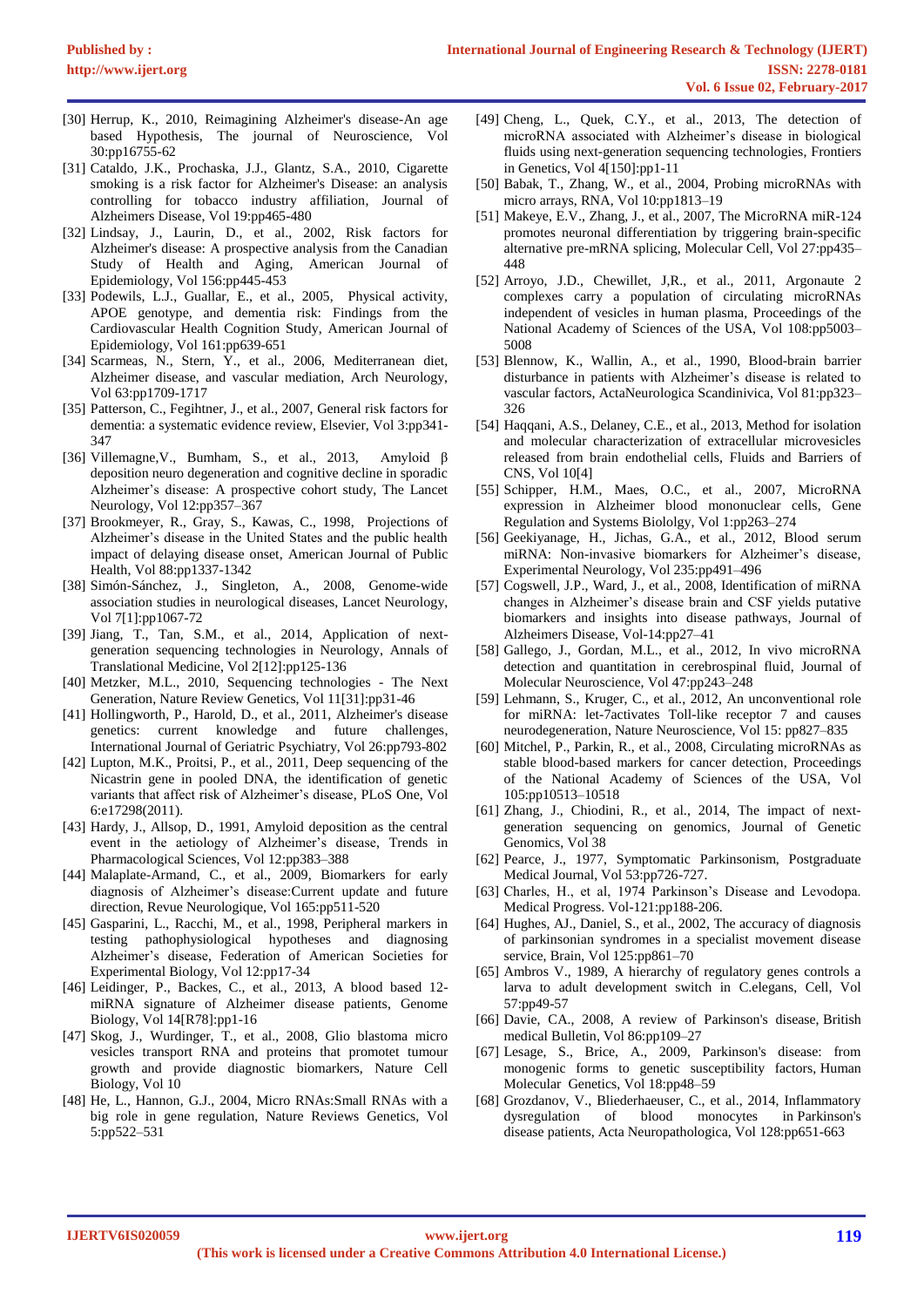- [69] Weismer, G., Jeng, J.Y., et al., 2001, Acoustic and intelligibility Characteristics of Sentence Production in Neurogenic Speech Diseases, Folia Phoniatrica Lopoget Logopaedica, Vol 53:pp1-18
- [70] Poewe, W., 2006, The natural history of Parkinson's disease, Journal of Neurology, Vol253
- [71] Symptomatic pharmacological therapy in Parkinson's disease, Parkinson's Disease London: Royal College of Physicians. pp59–100
- [72] Zhiming, L., Qing, L., et al., 2015, Target Gene Capture Sequencing in Chinese Population of Sporadic Parkinson Disease, Medicine, Vol 94:pp1-6
- [73] McFarlin D.E., Strober W., et al., 1972, Medicine. Vol 51:pp281–314 .
- [74] Taylor, A.M.R., Harnden, D., et al., 1975, Ataxia telangiectasia: a human mutation with abnormal radiation sensitivity, Nature, Vol 258:pp427 - 429
- [75] Anheim, M., Fleury, M., et al., 2010, Epidemiological, clinical, paraclinical and molecular study of a cohort of 102 patients affected with autosomal recessive progressive cerebellar ataxia from Alsace, eastern France: implications for clinical management, Neurogenetics, Vol 11:pp1–12
- [76] Silva, M.C., Coutinho, P., et al., 1997, Hereditary ataxias and spastic paraplegias: Methodological aspects of a prevalence study in Portugal, Journal of Clinical Epidemiology, Vol 50:pp1377–84
- [77] Sequeiros, J., Martins, S., et al., 2012, Epidemiology and population genetics of degenerative ataxias, Handbook of Clinical Neurology, Vol 103:pp227–51
- [78] Anheim, M., Fleury, M., et al., 2010, Epidemiological, clinical, paraclinical and molecular study of a cohort of 102 patients affected with autosomal recessive progressive cerebellar ataxia from Alsace, eastern France: implications for clinical management, Neurogenetics, Vol 11:pp1–12
- [79] Himmelmann, K., Hagberg, G., Uvebrant, P., 2010, The changing panorama of cerebral palsy in Sweden. X. Prevalence and origin in the birth-year period 1999–2002, Acta Pediatrica, Vol 99:pp1337–43
- [80] Esscher, E., Flodmark, O., et al.,1996, Non-progressive ataxia: origins, brain pathology and impairments in 78 swedish children, Developmental Medicine and Child Neurology, Vol 38:pp285–96
- [81] Fogel, B.L., Geschwind, D.H., 2012, Clinical neurogenetics, Neurology in Clinical Practice. Vol-6:pp704–734(2012).
- [82] Coppola, G., Geschwind, D.H., 2012, Genomic medicine enters the neurology clinic, Neurology, Vol 79(2):pp112–114
- [83] Fogel, B.L., Vickrey, B.G., et al., 2013, Utilization of genetic testing prior to subspecialist referral for cerebellar ataxia, Genetic Testing and Molecular Biomarkers, Vol 17(8):pp588–594
- [84] Sailer, A., Scholz, S.W., et al., 2012, Exome sequencing in an SCA14 family demonstrates its utility in diagnosing heterogeneous diseases, Neurology, Vol 79(2):pp127–131
- [85] Chen, Z., Wang, J.L., et al., 2013, Using next-generation sequencing as a genetic diagnostic tool in rare autosomal recessive neurologic Mendelian diseases, Neurobiology of Aging, Vol 34(10):pp2442.e11–7
- [86] Fogel, B.L., Lee, H., et al., 2014, Clinical exome sequencing: the new standard in genetic diagnosis, Annals of the NewYork academy of Sciences, Vol 71:pp1237-46
- [87] Galindo, B.E., Vacquier, V.D., 2005, Phylogeny of the TMEM16 protein family: some members are overexpressed in cancer, International Journal of Molecular Medicine, Vol 16:pp919–924
- [88] Hartzell, H.C., Yu, K., et al., 2009, Anoctamin/TMEM16 family members are Ca2+ activated Cl- channels. Journal of Physiology, Vol 587:pp2127–2139
- [89] Vermeer, S., Hoischen, A., et al., 2010, Targeted Next-Generation Sequencing of a 12.5 Mb Homozygous Region Reveals ANO10 Mutations in Patients with Autosomal-Recessive Cerebellar Ataxia, American Journal of Human Genetics, Vol 87(6):pp813–819
- [90] Moreira, M.C., Barbot, C., et al., 2001, The gene mutated in ataxia-ocular apraxia 1 encodes the new HIT/Zn-finger protein aprataxin, Nature Genetics, Vol 29(2):pp189-93
- [91] Waters, M.F., Minassian, N.A., et al., 2006, Mutations in voltage-gated potassium channel KCNC3 cause degenerative and developmental central nervous system phenotypes, Nature Genetics, Vol 38(4):pp447-51
- [92] Figueroa, K.P., Minassian, N.A., et al., 2010, KCNC3: phenotype, mutations, channel biophysics-a study of 260 familial ataxia patients, Human Mutation, Vol-31(2):pp191-96
- [93] Nemeth, A.H., Kwasniewska, A.C., et al., 2013, Next generation sequencing for molecular diagnosis of neurological diseases using ataxias as a model, Brain, Vol 136:pp3106-3118
- [94] Jacquemin, V., Rieunier, G., et al., 2012, Underexpression and abnormal localization of ATM products in ataxia telangiectasia patients bearing ATM missense mutations, European Journal of Human Genetics, Vol 20(3):pp305-12
- [95] Collins, F.S., Varmus, H., 2015, A new initiative on precision medicine, The New England Journal of Medicine, Vol-372(9):pp793-5
- [96] Chen, Z., Ye, W., et al., 2015, Targeted Next-Generation Sequencing Revealed Novel Mutations in Chinese Ataxia Telangiectasia Patients: A Precision Medicine Perspective, PLoS ONE, Vol 10,e01397389(2015)
- [97] Rosenberg R.N., Ataxic diseases. Harrison's Principles of Internal Medicine. e14:pp2365-2367(1998).
- [98] Filla, A., Michele, G., et al., 1996, The relationship between trinucleotide (GAA) repeat length and clinical features in Friedreich ataxia, American Journal of Human Genetics, Vol 59:pp554 -560
- [99] Fischer, S.J., Rudick, R.A., et al., 2000, The Multiple Sclerosis Functional Composite measure (MSFC): an integrated approach to MS clinical outcome assessment, Multiple Sclerosis, Vol 5:pp 244-250
- [100] Ritchie, D.M., 2009, Using prior knowledge and genome wide association to identify pathways involved in multiple sclerosis, Genome Medicine, Vol 1:pp65
- [101] Mero, I.L., Lorentzen, A.R., et al., 2010, A rare variant of the TYK2 gene is confirmed to be associated with multiple sclerosis, European Journal of Human Genetics, Vol 18:pp502- 4
- [102] Kamb, A., 2013, Next-Generation Sequencing and Its Potential Impact, Chemical Research in Toxicology, Vol 16:pp2119-27
- [103] Barcellos, L.F., Oksenberg, J.R., et al., 2003, HLA-DR2 Dose Effect on Susceptibility to Multiple Sclerosis and Influence on Disease Course, American Journal of Human Genetics, Vol 72:pp-716-719
- [104] Zivadinov, R., Bakshi, R., 2004, Role of MRI in multiple sclerosis I: inflammation and lesions, Frontiers of Bioscience, Vol 9:pp665-683
- [105] Calabrese, M., Gallo, P., 2009, Magnetic resonance evidence of cortical onset of multiple sclerosis, Multiple Sclerosis, Vol 15:pp933-941
- [106] Bo, L., Vedeler, A.C., et al., 2003, Intracortical multiple sclerosis lesions are not associated with increased lymphocyte infiltration, Multiple Sclerosis, Vol 9:pp323-331
- [107] Kutzelnigg, A., Lucchinetti, C.F., et al., 2005, Cortical demyelination and diffuse white matter injury in multiple sclerosis, Brain, Vol 128:pp2705-2712
- [108] Simon, B., Schmidt, S., et al., 2010, Improved in vivo detection of cortical lesions in multiple sclerosis using double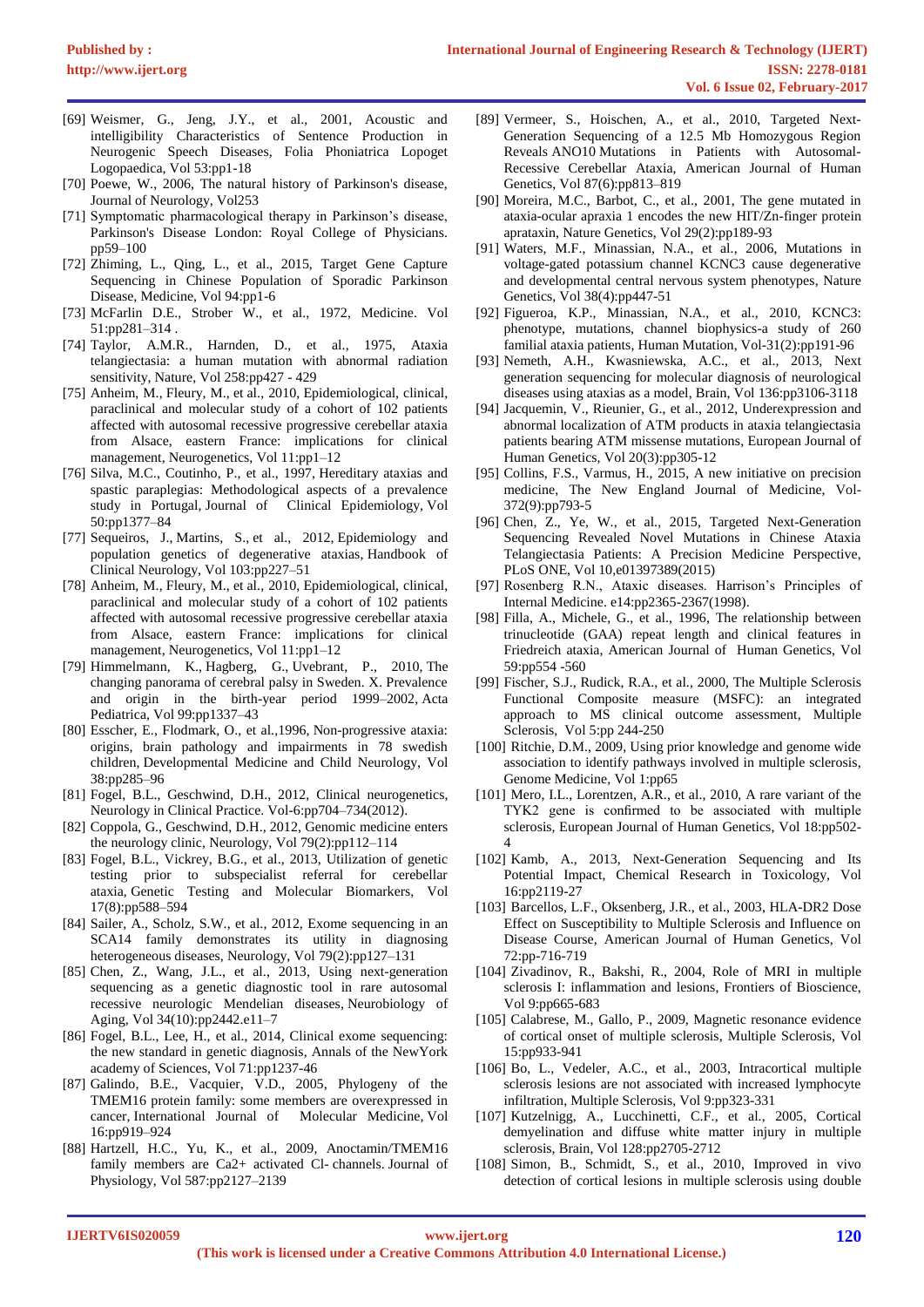inversion recovery MR imaging at 3 Tesla, European Radiology, Vol 20:pp1675-1680

- [109] Tallantyre, C.E., Morgan, P.S., et al., 2010, 3 Tesla and 7 Tesla MRI of Multiple Sclerosis Cortical Lesions, Journal of magnetic Resonance Imaging, Vol 32:pp971–977
- [110] Ota, K., Matsui, M., et al., 1990, T-cell recognition of an immune dominant myelin basic protein epitope in multiple sclerosis, Nature, Vol 346:pp183-187
- [111] Steinman, L., 2001, Multiple Sclerosis: a two-staged disease, Nature Immunology, Vol 2:pp762-764
- [112] Amato, M.P., Ponziani, G., et al., 2001, Quality of life in Multiple Sclerosis:the effect of depression, fatigue and disability, Multiple Sclerosis, Vol 7:pp340-344
- [113] Kurtzke, J.F., 1983, Rating neurologic impairment in multiple sclerosis, Neurology, Vol-33
- [114] www.alz.co.uk/research/statistics
- [115] www.pdf.org/en/parkinson\_statistics
- [116] wwww.healthline.com/health/multiple-sclerosis/factsstatistics-infographic
- [117] Z. Wang, M. Gerstein and M. Snyder, "RNA-Seq: a revolutionary tool for transcriptomics", Nat Rev Genet, vol. 10, no. 1, pp. 57-63, 2009.
- [118] Andrews, S., FASTQC. A quality control tool for high throughput sequence data. http://www.bioinformatics. babraham.ac.uk/projects/fastqc/. Accessed 29 September 2014.
- [119] Dai, M., Thompson, R.C., et al., 2010, NGSQC: crossplatform quality analysis pipeline for deep sequencing data, BMC Genomics, Vol 11:pp4-7
- [120] Capurro, A., et al., 2015, Computational deconvolution of genome wide expression data from Parkinson's and Huntington's disease brain tissues using population-specific expression analysis, Frontiers in Neuroscience, Vol 8: pp-441
- [121] Roberts, A., Pimentel, H., et al., 2011, Identification of novel transcripts in annotated genomes using RNA-Seq, Bioinformatics, Vol 27:pp2325–9.
- [122] Trapnell, C., Williams, B.A., et al., 2010, Transcript assembly and quantification by RNA-Seq reveals unannotated transcripts and isoform switching during cell differentiation, Nature Biotechnology, Vol 28:pp511–5.
- [123] Backes, C., et al., 2015, miFRame:analysis and visualization of miRNA sequencing data in neurological disorders, Journal of Translational Medicine,Vol 13:pp-224
- [124] Li, B., Dewey, C.N., 2011, RSEM: accurate transcript quantification from RNA-Seq data with or without a reference genome, BMC Bioinformatics, Vol12:pp323.<br>[ Roberts, A., Pachter, L., 2013, Streaming fragment
- $[125]$  Roberts, A., Pachter, L., 2013, assignment for real-time analysis of sequencing experiments, Nature Methods, Vol 10:pp71–3.
- [126] Anders, S., Pyl, P.T., 2015, HTSeq a Python framework to work with high-throughput sequencing data, Bioinformatics, Vol 31:pp166–9.
- [127] Bray N, Pimentel H, Melsted P, Pachter L. Near-optimal RNA-Seq quantification with kallisto. https://liorpachter. wordpress.com/2015/05/10/near-optimal-rna-seqquantification-with-kallisto/. Accessed 6 January 2016.
- [128] Ma, X., Zhang, X., 2013, NURD: an implementation of a new method to estimate isoform expression from non-uniform RNA-seq data, BMC Bioinformatics, Vol 14:pp220.
- [129] Wu, X., Watson, M., 2009, CORNA: testing gene lists for regulation by microRNAs, Bioinformatics, Vol 25:pp832–3.
- [130] Lee, H., Yang, Y., Chae, H., et al., 2012, BioVLAB-MMIA: a cloud environment for microRNA and mRNA integrated analysis (MMIA) on Amazon EC2, IEEE Trans Nanobioscience, Vol 11:pp266–72.
- [131] Nam, S., Li, M., et al., 2009, MicroRNA and mRNA integrated analysis (MMIA): a web tool for examining

biological functions of microRNA expression, Nucleic Acids Research, Vol 37:ppW356–62.

- [132] Icay, K., Chen, P., et al., 2015, SePIA: RNA and smallRNAsequence processing, integration, and analysis.
- [133] Hendrix, D., Levine, M., Shi, W., 2010, miRTRAP, a computational method for the systematic identification of miRNAs from high throughput sequencing data, Genome biology, Vol 11: pp-4.
- [134] Tarazona, S., Furió-Tarí, P., et al., 2015, Data quality aware analysis of differential expression in RNA-seq with NOISeq R/Bioc package, Nucleic Acids Research, Vol 43:pp140.
- [135] Picard. http://picard.sourceforge.net/. Accessed 12 January 2016.
- [136] Wang, L., Wang, S., et al., 2012, RSeQC: quality control of RNA-seq experiments, Bioinformatics, Vol 28:2184–5.
- [137] García-Alcalde, F., Okonechnikov, K., et al, 2012, Qualimap: evaluating next-generation sequencing alignment data, Bioinformatics, Vol 28:pp2678–9.
- [138] Risso, D., Schwartz, K., et al., 2011, 0GC-content normalization for RNA-seq data, BMC Bioinformatics, Vol 12:pp480.
- [139] Dobin, A., Davis, C.A., et al., 2013, STAR: ultrafast universal RNA-seq aligner, Bioinformatics, Vol 29:pp15–21.
- [140] Langmead, B., Salzberg, S.L., 2012, Fast gapped-read alignment with Bowtie, Nature Methods, Vol 9:pp357–9.
- [141] Johnson, W.E., Rabinovic, A., et al., 2007, Adjusting batch effects in microarray expression data using Empirical Bayes methods, Biostatistics, Vol 8:pp118–27.
- [142] Risso, D., Schwartz, K., Sherlock, G., et al., 2011, GC-content normalization for RNA-seq data, BMC Bioinformatics, Vol 12:480.
- [143] Nueda, M.J., Ferrer, A., et al., 2012, ARSyN: a method for the identification and removal of systematic noise in multifactorial time course microarray experiments, Biostatistics, Vol 13:pp553–66.
- [144] Boley, N., Stoiber, M.H., et al., 2014, Genome-guided transcript assembly by integrative analysis of RNA sequence data, Nature Biotechnology, Vol 32:pp341–6.
- [145] Roberts, A., Pimentel, H., et al., 2011, Identification of novel transcripts in annotated genomes using RNA-Seq, Bioinformatics, Vol 27:2325–9.
- [146] Pertea, M., Pertea, G.M., et al., 2015, StringTie enables improved reconstruction of a transcriptome from RNA-seq reads, Nature Biotechnology, Vol 33:290–5.
- [147] Hiller, D., Wong, W.H., 2013, Simultaneous isoform discovery and quantification from RNA-Seq, Statistical Biosciences, Vol 5:pp100–18.
- [148] Xie, Y., Wu, G., et al., 2014, SOAPdenovo-Trans: de novo transcriptome assembly with short RNA-Seq reads, Bioinformatics, Vol 30:pp1660–6.
- [149] Schulz, M.H., Zerbino, D.R., et al., 2012, Oases: robust de novo RNA-seq assembly across the dynamic range of expression levels, Bioinformatics, Vol 28:pp1086–92.
- [150] Grabherr, M.G., Haas, B.J., et al., 2011, Full-length transcriptome assembly from RNA-seq data without a reference genome, Nature Biotechnology, Vol 29:pp644–52.
- [151] Haas, B.J., Papanicolaou, A., et al., 2013, De novotranscript sequence reconstruction from RNA-seq using the Trinity platform for reference generation and analysis, Nature Protocols, Vol 8:pp1494–512.
- [152] Trapnell, C., Roberts, A., et al., 2012, Differential gene and transcript expression analysis of RNA-seq experiments with TopHat and Cufflinks, Nature Protocols, Vol 7:pp562–78.
- [153] Hänzelmann, S., Castelo, R., et al., 2013, GSVA: gene set variation analysis for microarray and RNA-Seq data, BMC Bioinformatics, Vol 14:pp7.